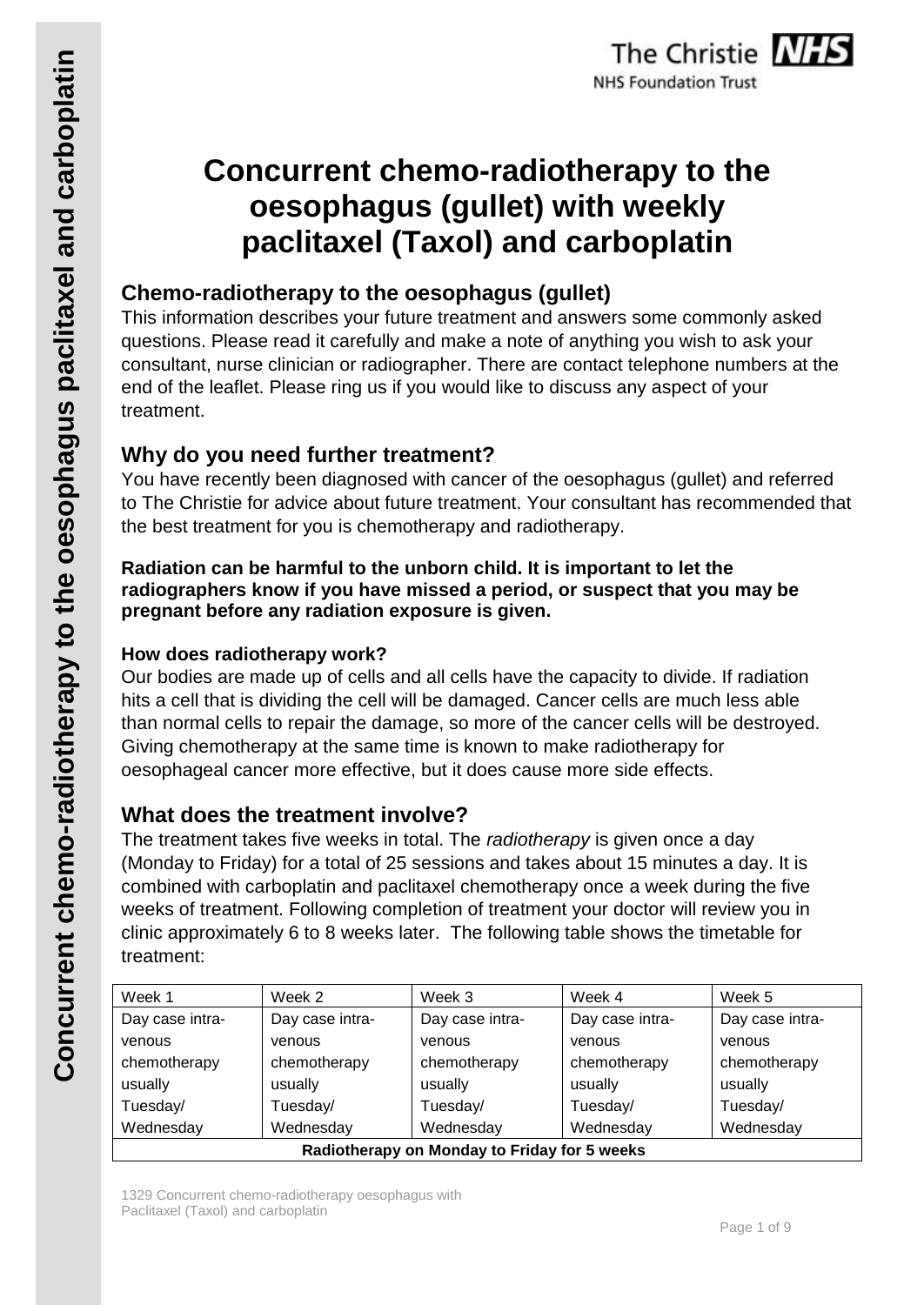Before starting treatment you will have to visit the hospital for the following tests:

- blood tests
- in some cases a radioisotope scan to check your kidney function and occasionally heart function
- radiotherapy planning (you will need to make several visits to the radiotherapy department before treatment begins – see below)
- lung function tests (if you already have breathing problems).

## **Your treatment**

Your doctor or nurse clinician has prescribed for you a course of treatment, which includes the chemotherapy Paclitaxel (Taxol) and carboplatin. The chemotherapy is given into a vein via a drip. The treatment consists of the following:

- Paclitaxel is given via a drip lasting 1 hour
- Carboplatin is given via a drip lasting  $\frac{1}{2}$  hour

The treatment is repeated every week for a total of 5 treatments.

Paclitaxel can rarely cause an allergic reaction. To prevent this happening, we will give you pre-medication injections 30 minutes before starting the Paclitaxel treatment. You will have a routine blood test before the start of each cycle of treatment.

## **Planning the radiotherapy treatment**

Everyone with cancer is different. To ensure that the treatment is designed to your particular needs, you will spend some time preparing for treatment. Planning is usually carried out on a planning CT scanner. While you are on the CT scanner, you will need to remove any clothing covering the area being treated. Permanent ink marks will be made on your skin to show where treatment is to be given. These look just like small dots and are barely noticeable but will ensure that you are always in the correct position for the treatment course. Your doctors will use this scan to target the radiotherapy with reference to other investigations you have already had.

This treatment can have serious or possibly life-threatening side effects. It is very important that you report side effects straight away. Don't delay, if you feel unwell, please ring The Christie Hotline on 0161 446 3658. The lines are open 24 hours a day.

### **Increased risk of serious infection**

You are vulnerable to infection while you are having chemotherapy. Minor infections can become life-threatening in a matter of hours if left untreated. Symptoms of infection include fever, shivering, sweats, sore throat, diarrhoea, discomfort when you pass urine, cough or breathlessness. We recommend that you use a digital thermometer so you can check your temperature. You can buy one from your local chemist.

**If you feel unwell, you have symptoms of an infection or your temperature is 37.5ºC or above, or below 36ºC contact The Christie Hotline straight away**.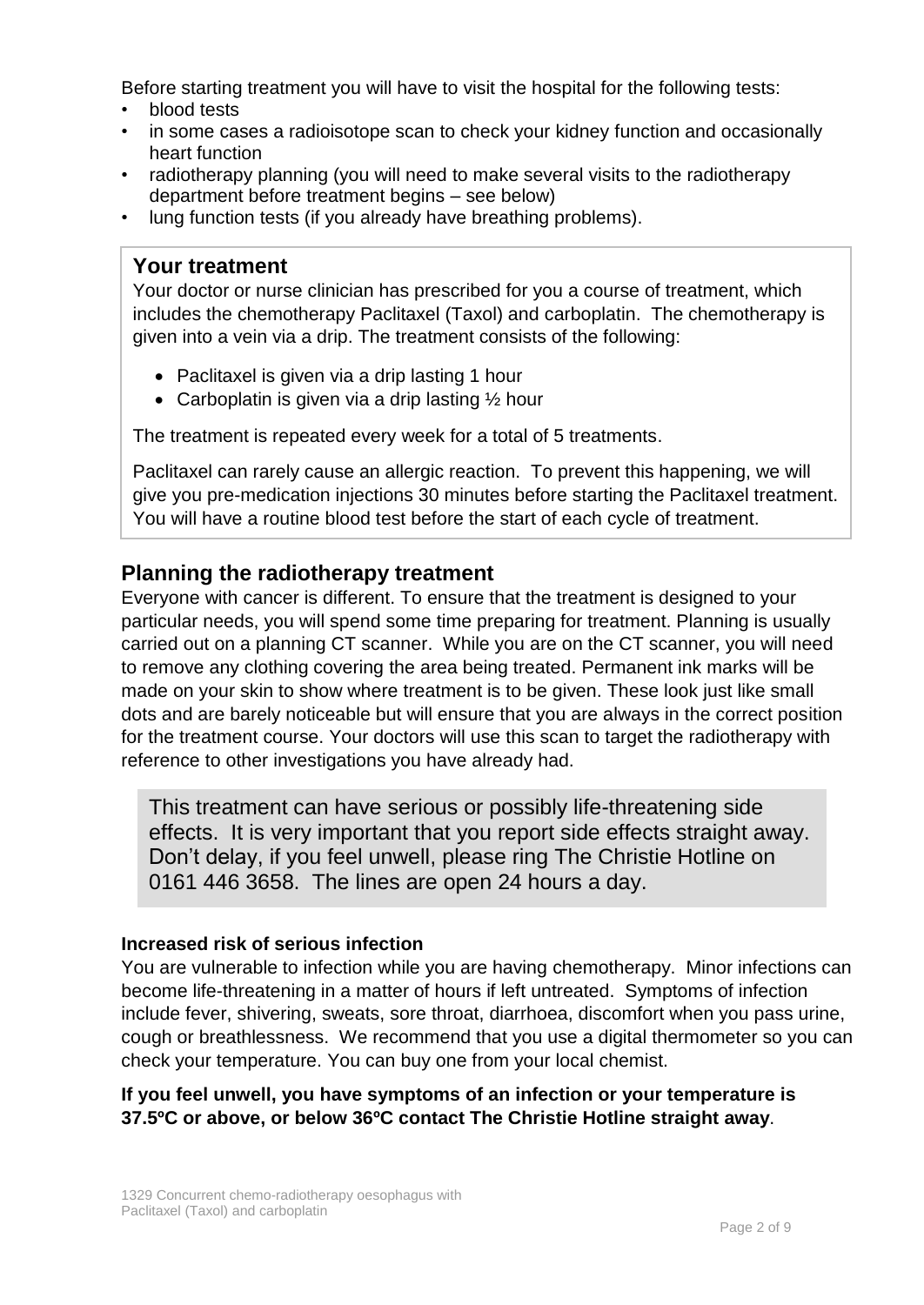## **Blood sugar**

You will receive a dose of intravenous steroids before each treatment. If you are diabetic, you should monitor your blood sugar levels during your treatment. If your blood sugar levels are affected, you should speak to your doctor about your diabetic medications.

## **Other possible side effects**

Chemotherapy can cause many different side effects. Some are more likely to occur than others. Everyone is different and not everyone gets all the side effects. Most side effects are usually temporary, but in some rare cases they can be life-threatening. It is important to tell your hospital doctor or nurse about any side effects so they can be monitored and, where possible, treated.

#### **Allergic reactions**

A small number of patients can have an allergic reaction to **paclitaxel** and very rarely to **carboplatin.** Reactions can include breathlessness, a feeling of dizziness, skin rashes, itching, a high temperature, shivering, redness of the face, headache, anxiety, and a desire to pass urine. You will be monitored throughout your treatment for any signs of an allergic reaction but it is important to tell your nurse or doctor if you have any of these signs, or feel unwell in any way.

**Extravasation** is when chemotherapy leaks outside the vein. If you develop redness, soreness or pain at the injection site **at any time** please let us know straight away. Paclitaxel can cause pain where the injection is given, or along the vein. If you feel pain, tell your doctor or nurse as they can slow the drip to reduce the reaction.

## **Common side effects (more than 1 in 10)**

#### **Muscle and joints pains**

Sometimes you may experience pain in the muscles in your legs. A simple painkiller will help. Ask your doctor for advice on this.

#### **Sore mouth**

Your mouth may become sore or dry, or you may notice small mouth ulcers during this treatment. Drinking plenty of fluids and cleaning your teeth regularly and gently with a soft toothbrush can help to reduce the risk of this happening. We can prescribe a mouthwash for you to use during treatment. You can dilute this with water if your mouth is sore. Ask your doctor or nurse for further advice. There is also general mouth care information in the chemotherapy booklet. If you continue to have a sore mouth, please contact The Christie Hotline on **0161 446 3658**.

#### **Skin**

The skin in the treated area might become a little pink or even red. It may itch a little or become dry. You may shower or bathe during your treatment period but be careful about the water temperature. Don't have the water too hot and don't soak the skin for long periods. Use mild baby soap or Simple soap and avoid rubbing the area, especially if the skin is already red or itchy. It is best to pat the area dry with a soft towel. If your skin is very sore, mention it to the radiographers. They may recommend a suitable cream. Men with a hairy chest may find that chest hair can fall out in the treated area – this usually happens 2 to 3 weeks after treatment starts and it will grow back once the treatment is finished.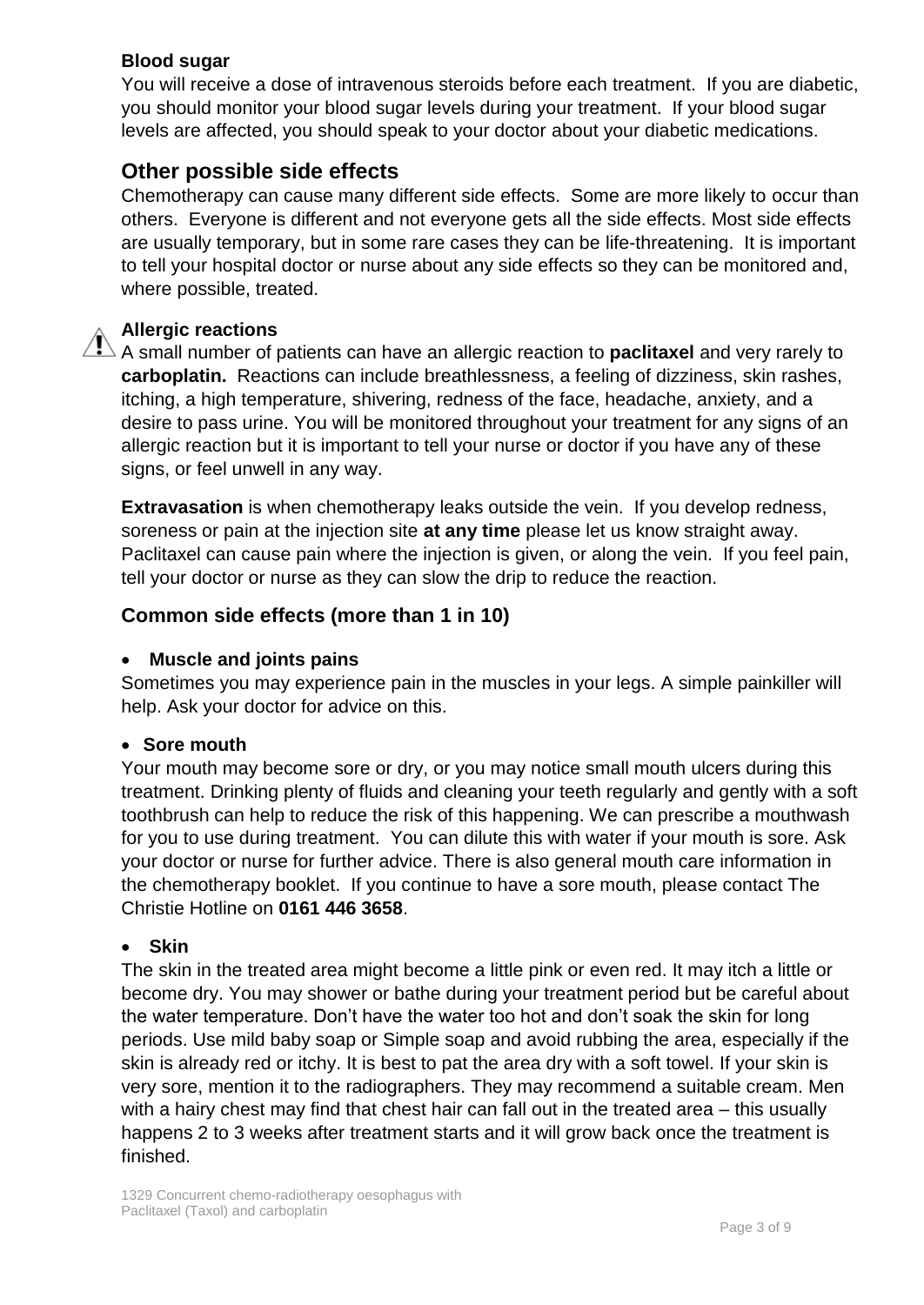### **Low blood pressure**

Your blood pressure will be checked during your treatment. Let the doctor know if you feel faint or dizzy.

## **Tiredness**

Radiotherapy and chemotherapy can both make you feel tired. This can last for a number of weeks after the treatment is finished. It is best to take it easy and don't push yourself too hard – rest when you feel tired.

## **Nausea and vomiting (sickness)**

Chemotherapy and radiotherapy can both make you feel nauseous, particularly if the lower part of your gullet is being treated with radiotherapy. We will give you anti-sickness drugs to take before and after the chemotherapy and your doctor or nurse clinician can prescribe additional tablets which you can take as needed. Ginger has natural antisickness properties and is available in different forms such as biscuits, tea and ginger ale. If you continue to feel or be sick, contact your GP or this hospital, because your antisickness medication may need to be changed or increased.

### **Swallowing problems**

The lining of the gullet becomes irritated during the treatment. You may feel as if you have a lump in your throat when you swallow. In some cases this can be painful. Your Christie doctor or nurse clinician can prescribe soothing medicines such as liquid paracetamol or sucralfate to help you, so let us know as soon as swallowing becomes difficult. Cool drinks or ice cream and jellies might help and it is advisable not to take hot drinks or eat spicy food. You may need a soft or liquidised diet as a temporary measure. Ask your nurse for a copy of 'Advice about soft and liquidised food'. Occasionally – if you cannot swallow at all – a temporary feeding tube will need to be inserted. At first, you will have to stay in hospital as an inpatient for this and to establish your feeding pattern, but you may be allowed to go home with the feeding tube once you have had training on how to do this.

## **Uncommon side effects (less than 1 in 10)**

### **Kidney function**

Some chemotherapy such as carboplatin can affect your kidneys. It is important to monitor how your kidneys are working while you are having treatment. We do this by a blood test, but a more accurate assessment with a GFR can be arranged if there are concerns about your kidney function. It is important to drink plenty of fluids (at least 8 cups) the day before and for a few days after chemotherapy.

### **Hair loss**

Hair loss is usually minimal. The hair may thin over your course of treatment. The time scale varies from person to person. Please remember that this is a temporary side effect and your hair will grow back when your treatment is completed. Very rarely, hair loss can be permanent. If you would like an appointment with the wig service, this can be arranged for you. Ask the staff for a copy of the leaflet: The wig fitting service.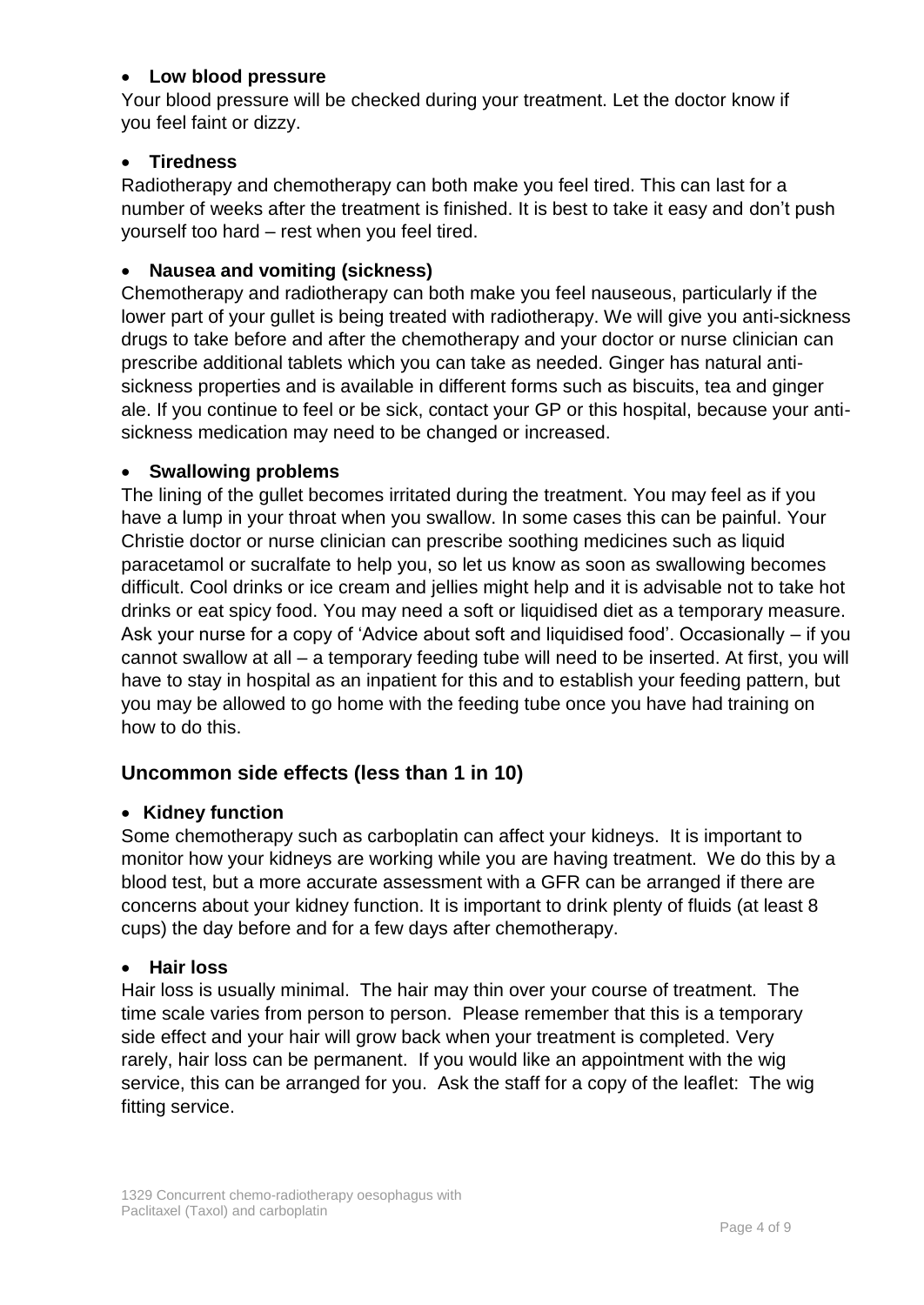## **Anaemia (low number of red blood cells)**

While having this treatment you may become anaemic. This may make you feel tired and breathless. Let your doctor or nurse know if these symptoms are a problem. You may need a blood transfusion.

## **•** Bruising or bleeding

 $\sum$  This treatment can reduce the production of platelets which help the blood clot. Let your doctor know if you have any unexplained bruising or bleeding, such as nosebleeds, bloodspots or rashes on the skin, and bleeding gums. You may need a platelet transfusion.

## **Diarrhoea**

If this becomes a problem while you are having treatment, anti-diarrhoea tablets can be bought from a pharmacy or prescribed by your GP for a temporary period until this is resolved. If the problem persists contact this hospital. **If you develop severe diarrhoea it is important to contact The Christie straight away as this may be a sign of a serious infection. Don't delay!**

#### **Constipation**

You may become constipated during this treatment. Try to drink plenty of fluids and eat foods high in fibre. Tell your doctor who may prescribe a suitable laxative. Ask the staff for a copy of Eating: help yourself which has useful ideas about diet when you are having treatment.

#### **Changes in heart rate**

Paclitaxel can sometimes cause a temporary slowing of the heart rate known as bradycardia. This usually does not cause any harm.

#### **Liver function**

Your liver function may be temporarily affected. Paclitaxel may cause changes in the way that your liver works. Before each treatment your liver function will be reviewed.

### **Abdominal pain**

This may start a few days after finishing chemotherapy and may last for a few days. Please contact the hospital if this happens. Your doctor can prescribe painkillers if appropriate.

#### **Changes of taste**

You may notice that food tastes different. Normal taste usually comes back after treatment finishes.

#### **Nail changes**

May cause nail changes and discolouration of nail bed. These changes should be temporary and the condition of your nails should improve when treatment finishes.

### **Cough**

Sometimes you might start to cough and bring up phlegm (spit) during the course of treatment. Let your Christie doctor, nurse clinician, or GP know if you find this troublesome or the phlegm becomes discoloured.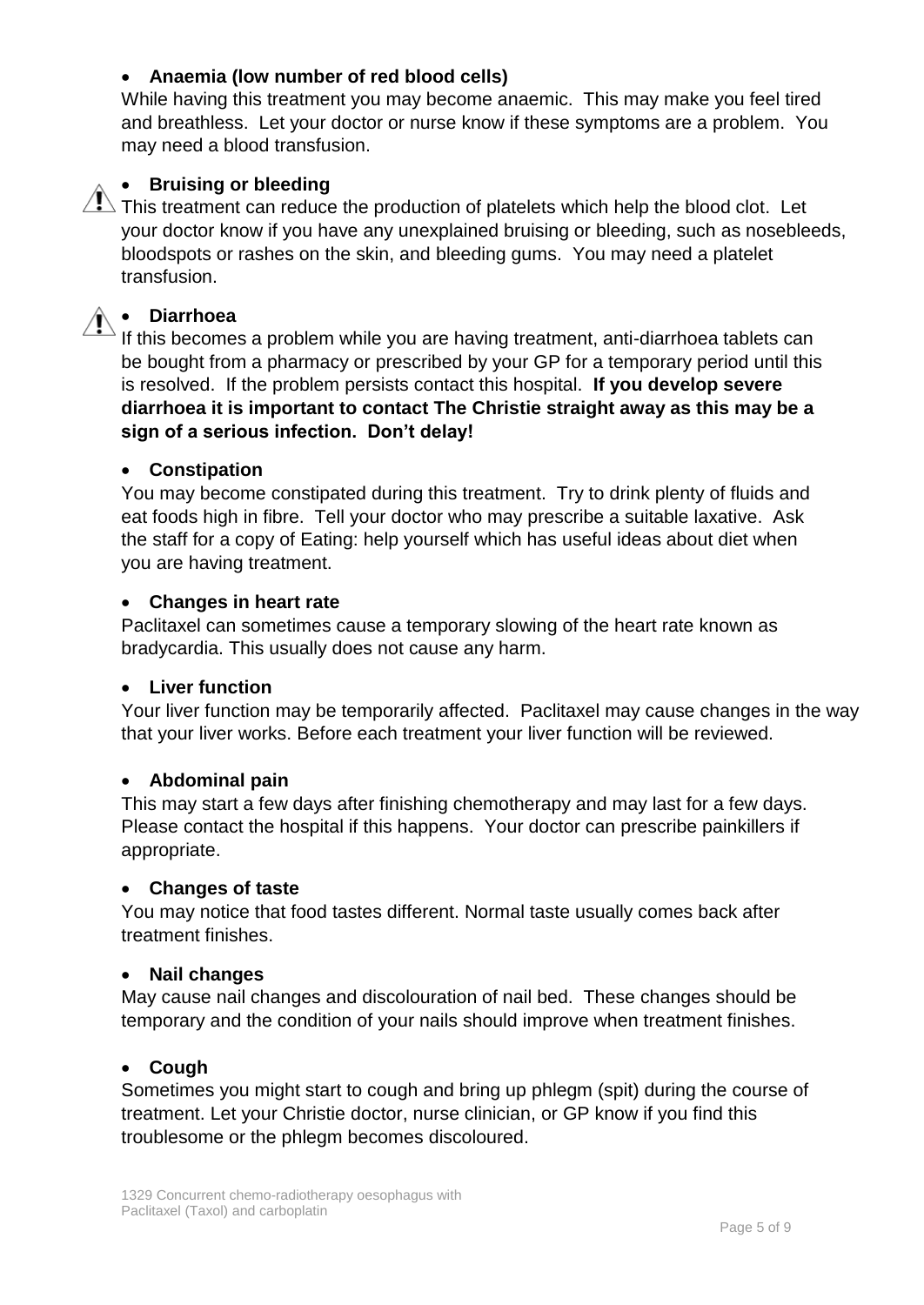## **Tingling and numbness in the fingers or toes**

This is due to the effect of the chemotherapy on the nerves and is known as peripheral neuropathy. You may also notice that you have difficulty doing up buttons or similar tasks. Tell your doctor if you notice any numbness or tingling in your hands or feet. This usually improves a few months after treatment has finished although this may be permanent.

### **Other medicines**

Some medicines can be harmful to take when you are having chemotherapy. Let your doctor know about any medications you are taking, including non-prescribed medicines such as complementary therapies and herbal remedies.

#### **Serious and potentially life threatening side effects**

In a small proportion of patients chemotherapy can result in very severe side effects which may rarely result in death. The team caring for you will discuss the risk of these side effects with you.

## **Sex, contraception & fertility**

**Protecting your partner and contraception:** We recommend that you or your partner use a condom during sexual intercourse while you are having the course of chemotherapy. Chemotherapy is dangerous to unborn babies and this will also protect you and your partner from any chemotherapy drugs that may be present in semen and in the vagina. If you suspect that you may be pregnant please tell your doctor immediately.

**Fertility:** This chemotherapy may affect your ability to have children. Your doctor or nurse should have discussed this with you. If not, please ask them before you start treatment.

### **Loss of periods**

Due to the effect of chemotherapy on the ovaries, you may find that your periods become irregular or stop. This is more likely in women over the age of 40 when most women will notice some change in their periods. It is less common in women under the age of 40 but does still happen and can result in significant menopausal symptoms (see section below). Even if your periods stop completely during chemotherapy your periods may come back several years later. This means that you may be able to become pregnant even many years after chemotherapy. It is very important to use contraception if you don't want to get pregnant.

#### **Menopausal symptoms**

When the ovaries stop working due to chemotherapy or during a natural menopause most women experience symptoms such as hot flushes, sweats (night and day) and vaginal dryness. These hormonal changes can make the vagina feel as though it has shrunk and become less easy to stretch. This is called vaginal atrophy and can result in discomfort, pain on sexual intercourse, itching and recurrent urine infections. If your ovaries don't start to work again the vaginal symptoms can be permanent, although the flushes and sweats tend to reduce and stop over a small number of years. Some women who have already gone through menopause may notice their symptoms worsening for a time after chemotherapy.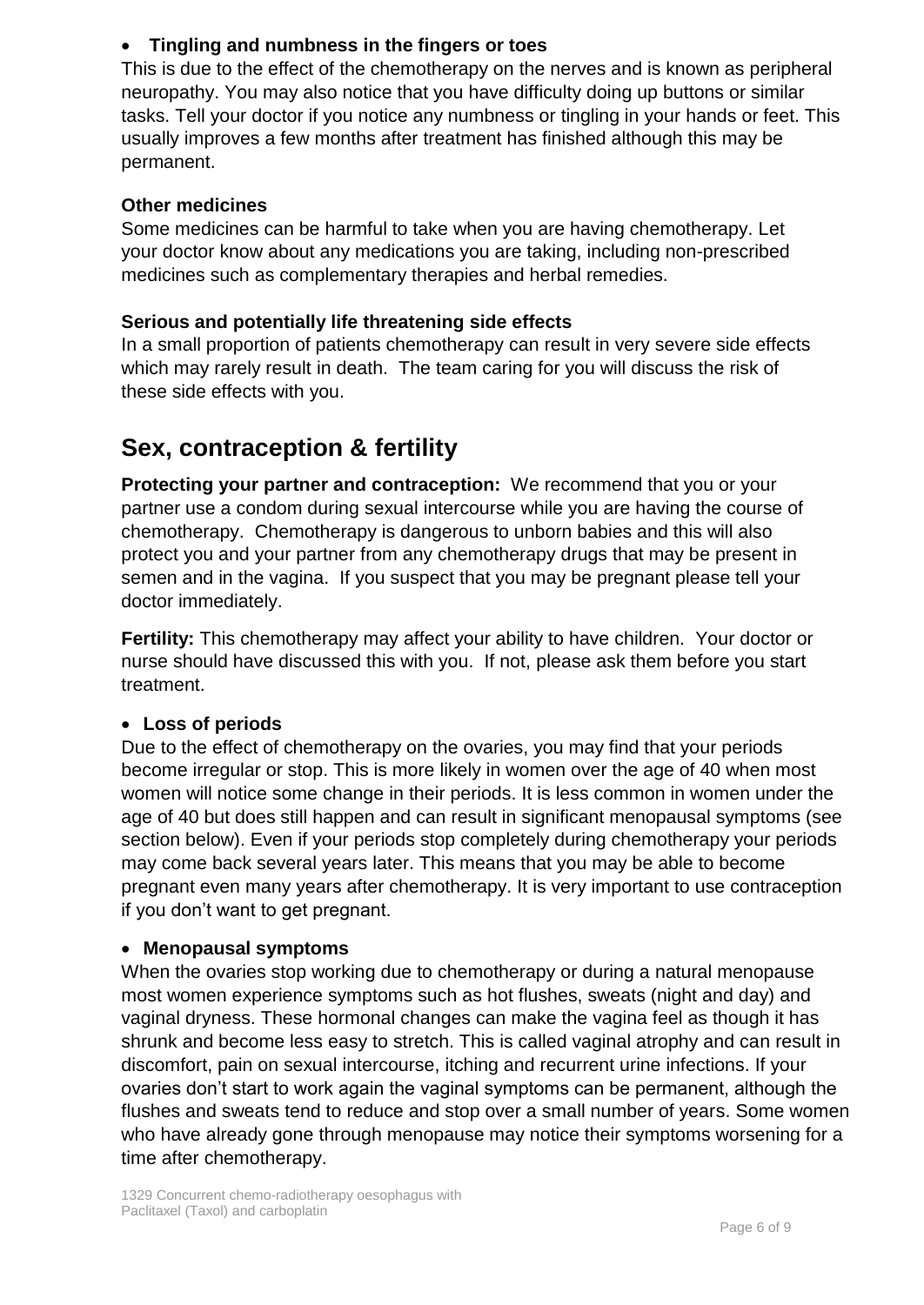The vaginal symptoms can start early and the longer they are left the harder they can be to treat. Please contact your specialist nurse either in clinic or by phone when the symptoms first develop if you would like help. Symptoms can be managed in several ways including gels, essential oil pessaries and sometimes local oestrogen replacement. You may also find it helpful to request the booklet 'Menopausal symptoms and breast cancer' by Breast Cancer Care (either from your specialist nurse, the cancer information centre at The Christie or online).

## **Late side effects of radiotherapy**

- Narrowing of the gullet: Scarring caused by the radiotherapy might cause a narrowing in the gullet. Sometimes you will need a minor procedure to stretch the gullet or, very rarely, surgery. But this does not necessarily mean that your cancer has come back.
- Breathlessness: Radiotherapy may leave the lungs with some scarring (fibrosis). Although every effort is made to minimise the radiation dose to lungs, sometimes you might notice a slight increase in shortness of breath. If this becomes a problem, make an appointment with your Christie doctor of GP as sometimes medicine or breathing exercises might help.
- Chest or rib pain: Rarely, radiotherapy can cause inflammation of the ribs leading to thinning of the bones. It is possible that a rib can break particularly after a bout of coughing or mild injury.
- Radiotherapy may in extremely rare cases lead to injury to the spinal cord which can cause permanent difficulties in walking and loss of sensation in the lower body. Every effort is made to plan your treatment carefully so as to avoid this problem.

## **Late side effects of chemotherapy**

Some side effects may become evident only after a number of years. In reaching any decision with you about treatment, the potential benefit you receive from treatment will be weighed against the risks of serious long term side effects to the heart, lungs, kidneys and bone marrow. With some drugs there is also a small but definite risk of developing another cancer. If any of these problems specifically applies to you, the doctor will discuss these with you and note this on your consent form.

Tingling and numbness in the fingers or toes: this may become permanent

In reaching any decision with you about treatment, the potential benefit you receive from treatment will be weighed against the risks of serious long term side effects to the heart, lungs, kidneys and bone marrow. With some drugs there is also a small but definite risk of an increased chance of developing another cancer. If any of these problems specifically applies to you, the doctor will discuss these with you and note this on your consent form.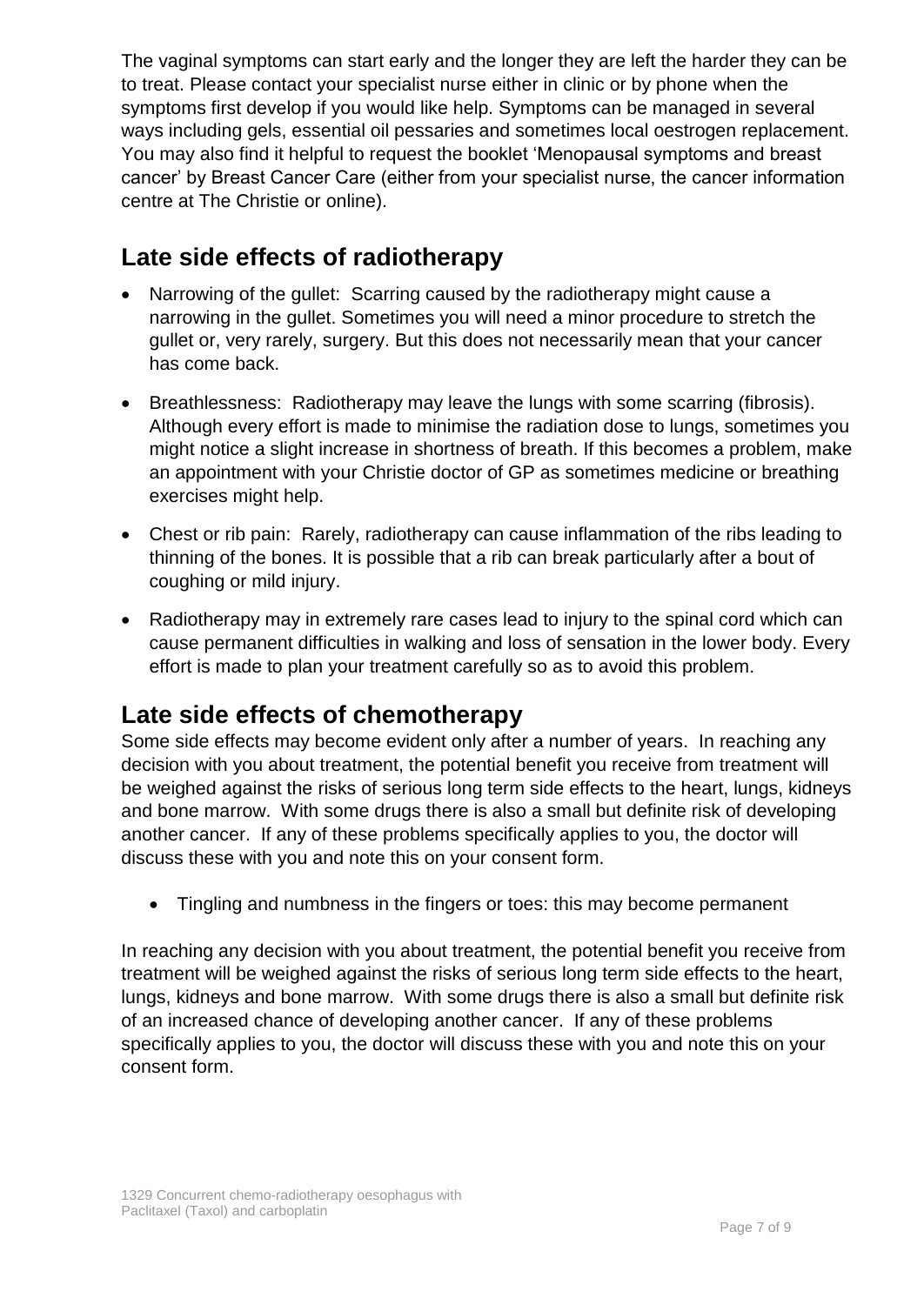## **What can you do to help yourself?**

It is very important that you try to keep your weight stable before and during the treatment. Try to eat small frequent meals or snacks throughout the day. Ask the radiotherapy or nursing staff for a copy of 'Eating: Help Yourself' which has detailed information about coping with problems such as difficulty in swallowing, nausea and lack of appetite. You may need nutritional supplements if you are losing weight or you are not eating very well. They are available on prescription from your doctor. Ask for a copy of the booklet 'Nutritional supplements' for ideas. If you have any questions you can contact the dietetic department for general advice on **0161 446 3729**.

Take things easy whilst you are having treatment. Don't push yourself too hard – it only means that your body needs extra time to recover later.

## **Support groups & information**

| Oesophageal Patients Association<br>www.opa.org.uk      | 0121 704 9860  |
|---------------------------------------------------------|----------------|
| <b>Macmillan Cancer Support</b><br>www.macmillan.org.uk | 0808 808 00 00 |
| Cancer information centre                               | 0161 446 8100  |

**We hope that this information will help you to understand your proposed treatment. If you have any questions please contact:** 

| Vikki Owen Holt, Clinical Nurse Specialist          | 0161 918 7368 |
|-----------------------------------------------------|---------------|
| Esther McQueenie, Clinical Nurse Specialist         | 0161 918 1073 |
| Hamid Sheikh, Consultant Clinical Oncologist        | 0161 446 3223 |
| Lubna Bhatt, Consultant Clinical Oncologist         | 0161 446 8580 |
| Ganesh Radhakrishna, Consultant Clinical Oncologist | 0161 446 3820 |
| The Christie Hotline                                | 0161 446 3658 |
| Radiotherapy reception desk                         | 0161 446 3485 |
| Chemotherapy nurse                                  | 0161 918 7171 |
| For advice ring The Christie Hotline on             | 0161 446 3658 |
| (24 hours)                                          |               |

Your consultant is: .....................................................................

Your hospital number is: ...........................................................

Your key worker is: ....................................................................